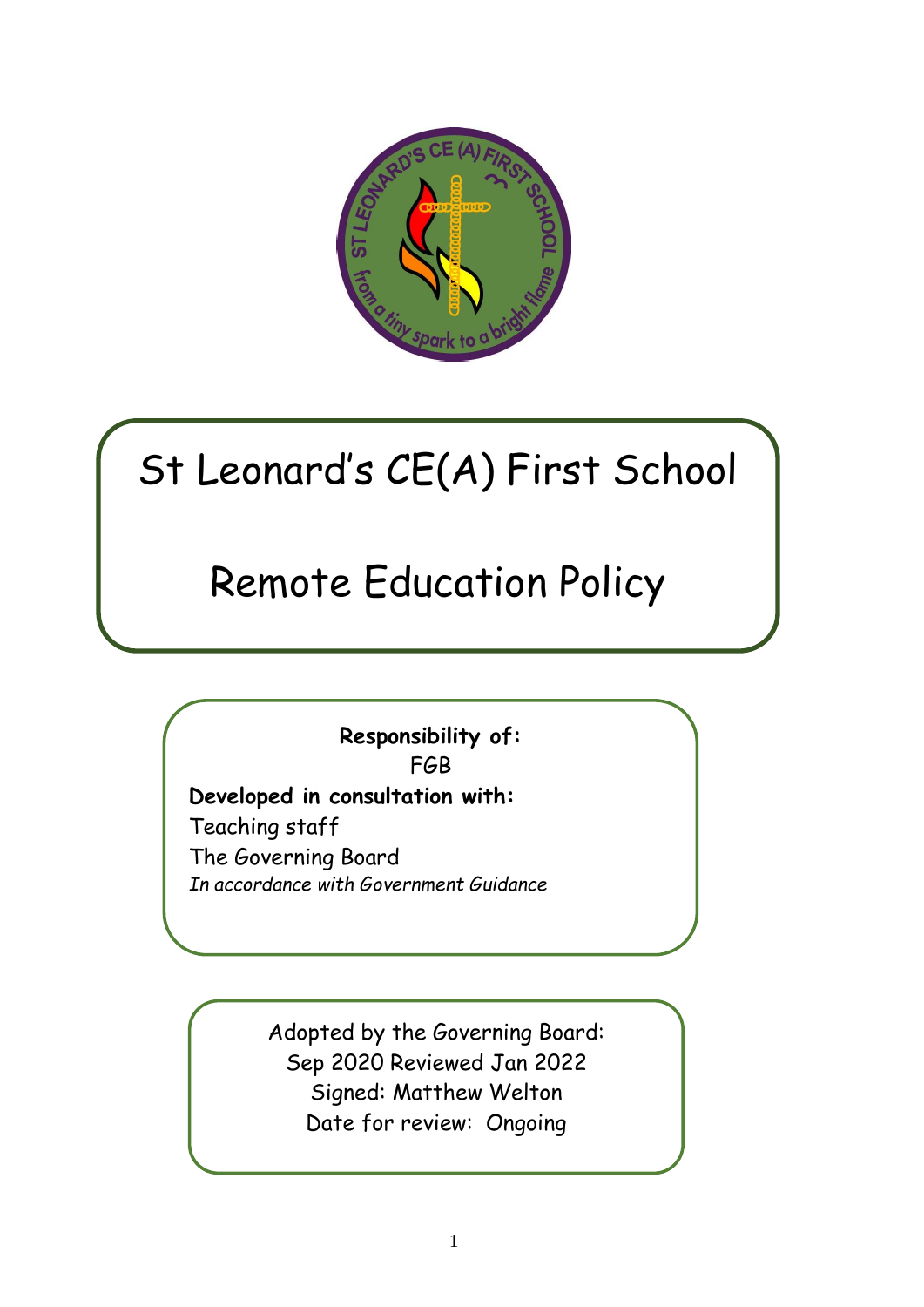# **1. Aims**

This remote learning policy for staff aims to:

- Ensure our remote education has high expectations. It teaches new content and is the curriculum as usual as far as it possibly can be in the home environment.
- Ensure consistency in the approach to remote learning for pupils who aren't in school
- Set out expectations for all members of the school community with regards to remote learning
- Provide appropriate guidelines for data protection

# **2. Roles and responsibilities**

#### **2.1 Teachers**

Teachers will be trained in the use of online platforms that they are expected to use to deliver remote education. (See-saw and MS Teams) by the school's computing Lead (Miss Torr).

When providing remote learning, teachers must be available between 9am and 3pm (Mon-Fri) or the days that they teach if part-time.

If they're unable to work for any reason during this time, for example due to sickness or caring for a dependent, they should report this using the normal absence procedure (by contacting the Headteacher by 8am).

When providing remote learning, teachers are responsible for:

#### **Setting work**

- o Prepare the curriculum sequence of learning objectives related to the half termly theme on the curriculum plan.
- o Creating a weekly timetable of work for their class. To include full curriculum coverage.
- o Communicate the weeks learning through the seesaw portal, attaching relevant and high quality videos and interactive activities.
- o When pupils are trained in and have access to the Microsoft Teams app at home. The class teacher will greet their class through an online morning meeting to set the tone for the day's work and provide group feedback from the previous day.
- o Set differentiated tasks on Times Table Rockstars and other apps used.
- o One English, one Maths and one Foundation subject to be included each day. When this work needs to be set by 4pm the day before)
- o Teachers to use core English and maths text books to direct children through progressive key skills.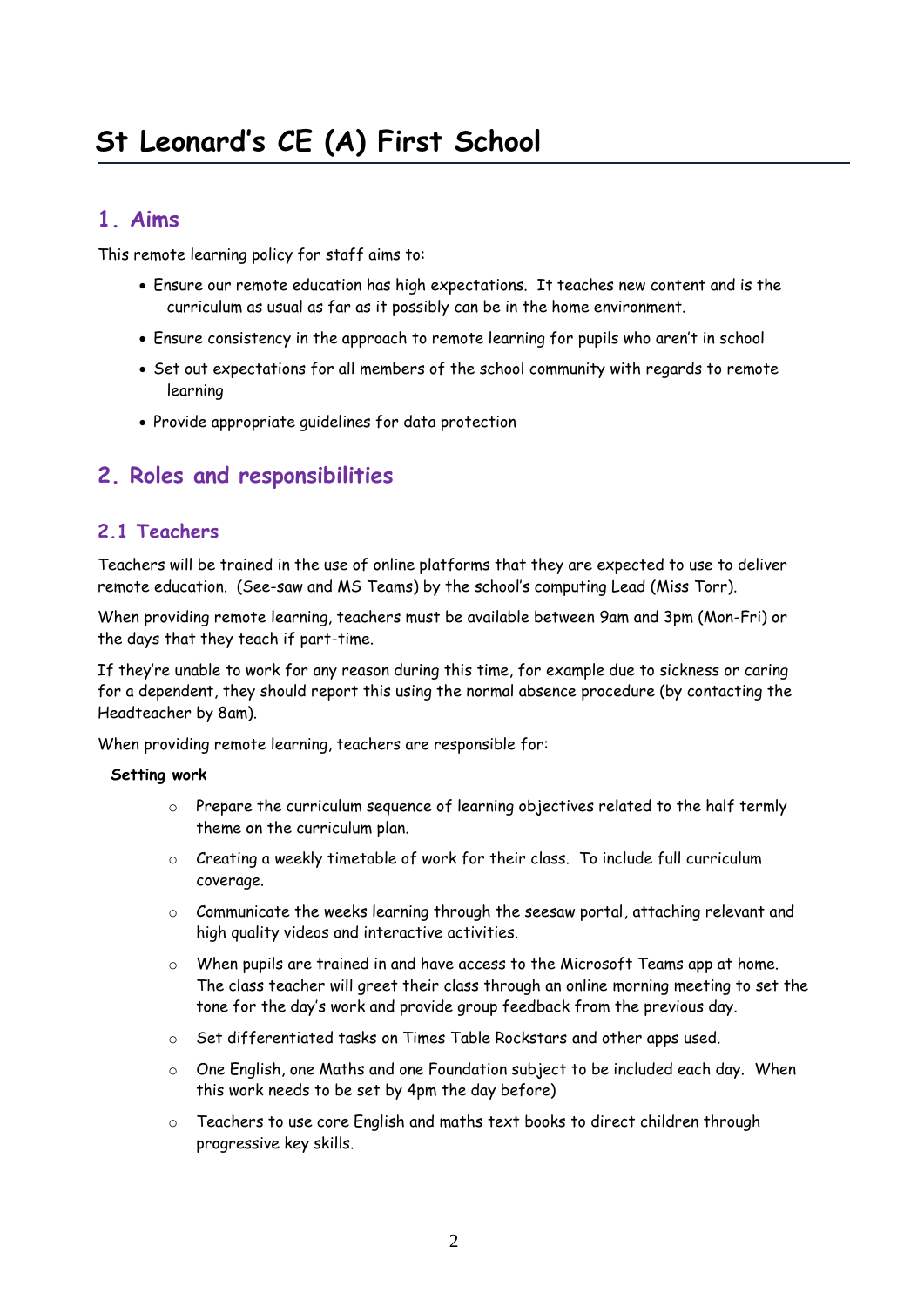- o Teachers working in the same year group should communicate via email to ensure consistency and delegate roles between them such as finding resources and presenting them. Working as a team to ensure the work is planned and ready. Each member of staff should be available to engage with seesaw on the days they would normally work between 9am and 4pm. Work should not be posted onto seesaw outside of these times in order to preserve the well-being of staff, parents and children.
- o A paper pack of resources to accompany the half termly topic should be prepared for pupils in advance. Reference to this pack to be made throughout the learning journey to support those who have limited access to wifi or poor wifi due to rural surroundings.
- o Headteacher has access to all seesaw class accounts to monitor curriculum coverage and consistency.

#### **Providing feedback on work**

- o Teachers will gauge how well pupils are progressing using online tools such as star reader test, TT Rockstars and topic quizzes. They will adjust remote learning accordingly providing more explanation if needed.
- o Parents and pupils will upload completed work to seesaw for marking or comments by their class teacher.
- o Parents can communicate with their child's class teacher via the seesaw messenger system or by the teachers school email address.
- o Teachers should respond to parent queries within 48 hours.
- o Teachers to send examples of fantastic work to the office manager's email address to be celebrated in the weekly newsletter.

#### **Keeping in touch with pupils who aren't in school and their parents**

- o Weekly newsletter collated by office manager (Mrs Amos) to share good work, weekly awards and Dojo point totals collated by Mrs Crooks (Teaching Assistant). Signposts to support for mental health and online safety to be included in this.
- o Emails received to teachers personal email addresses and on the seesaw platform should be checked and replied to between the hours of 9am and 3pm only. (This does not apply to the Headteacher and Office email accounts).
- o Any issues that are received are to be dealt with professionally by the class teacher and the Headteacher should be CC'd into the communication. If necessary teachers should contact the Headteacher for advice.
- o Teachers are to make contact with all pupils in their class each day via telephone call or teams meeting either from the school number or a withheld personal number. Contact details must be kept secure at all times and accessed via teachers email address. Parents should inform the school if their child will not be logging onto the Teams call for the day.
- o Record all contact with parents/ pupils on the schools' myconcern platform and add any relevant actions. E.g (Telephoned mum offered support during home learning and I spoke with the child who is getting on well. No concerns.) If there is a safeguarding concern alert the DSL (Mrs Stanesby).
- o Contact should be polite and encouraging. Teachers must adhere to the email policy and not give out any personal details. Any concerns should be forwarded to the Headteacher who may choose to contact the Headteacher directly.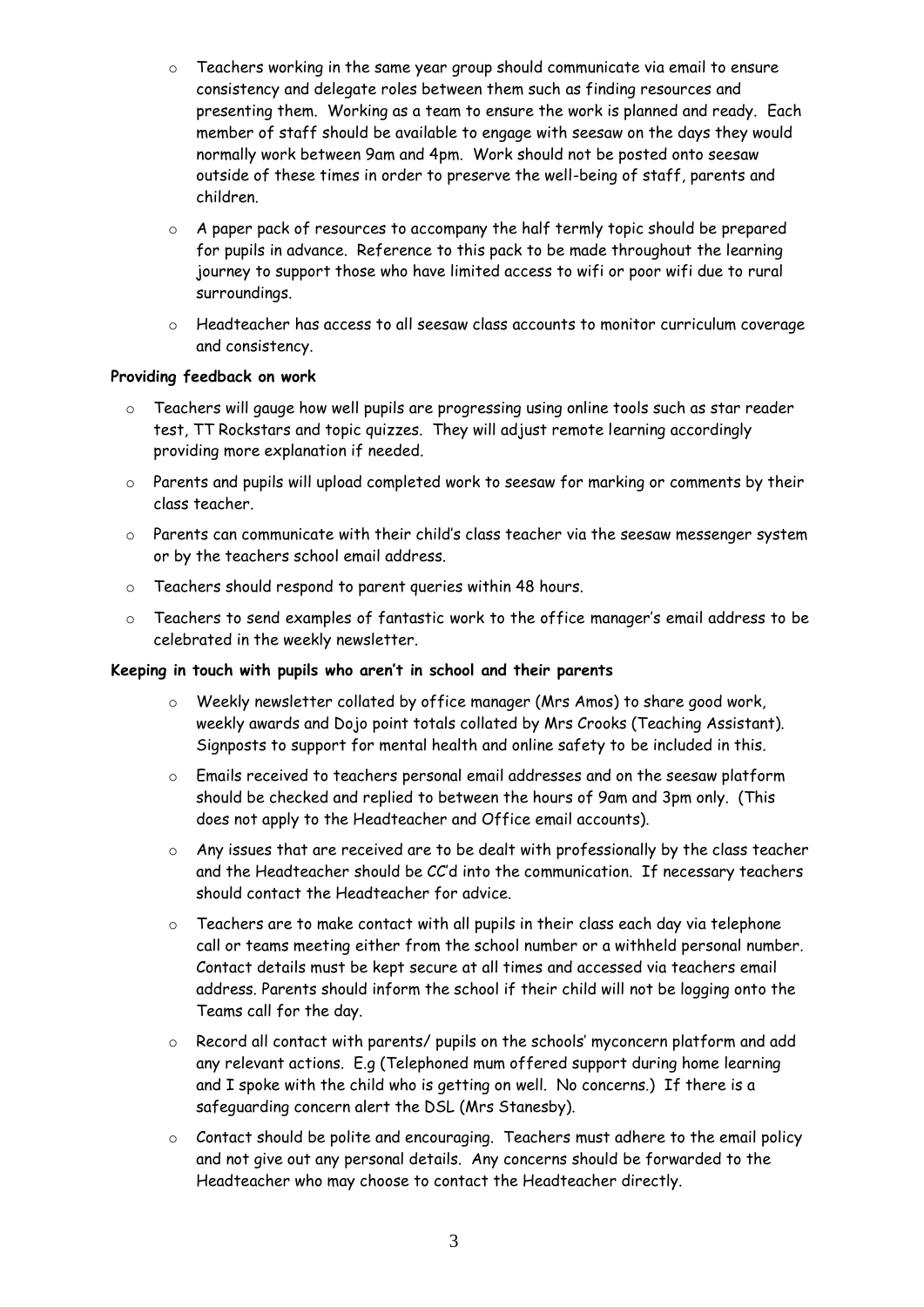#### **Expectations for virtual meetings with staff, parents and pupils**

- o Dress code should be appropriate.
	- $\circ$  Locations should be checked to ensure that there is nothing inappropriate in the background. Areas with excess noise should be avoided. Background should be blurred.

#### **Expectations for staff ensuring that their devices remain secure**

- o Keep their device password protected
- o Make sure the device locks if left inactive for a period of time
- o Do not share the device among friends and family
- o Install antivirus and anti-spyware software
- o Keep operating systems up to date

Where remote Education and in school learning are both taking place, the Headteacher will determine which teachers have responsibility for each.

# **2.2 Teaching assistants**

When assisting with remote learning, teaching assistants must be available between 9am and 3pm Mon-Fri (or on the days that they work).

If they're unable to work for any reason during this time, for example due to sickness or caring for a dependent, they should report this using the normal absence procedure. (By making contact with the Headteacher by 8am).

When assisting with remote learning, teaching assistants are responsible for:

#### **Supporting pupils who aren't in school with learning remotely**

- o When and as directed by the SENDCO
- o Ensuring weekly telephone conversations with pupil/parent or more often if required.

#### **Attending virtual meetings with teachers, parents and pupils**

- o Dress code should be appropriate.
- $\circ$  Locations should be checked to ensure that there is nothing inappropriate in the background. Areas with excess noise should be avoided. Background should be blurred.

Where remote Education and in school learning are both taking place, the Headteacher will determine where teaching assistant responsibilities lie.

# **2.3 Subject leads**

Alongside their teaching responsibilities, subject leads are responsible for:

- o Considering whether any aspects of the subject curriculum need to change to accommodate remote learning.
- o Working with teachers teaching their subject remotely to make sure all work set is appropriate and consistent.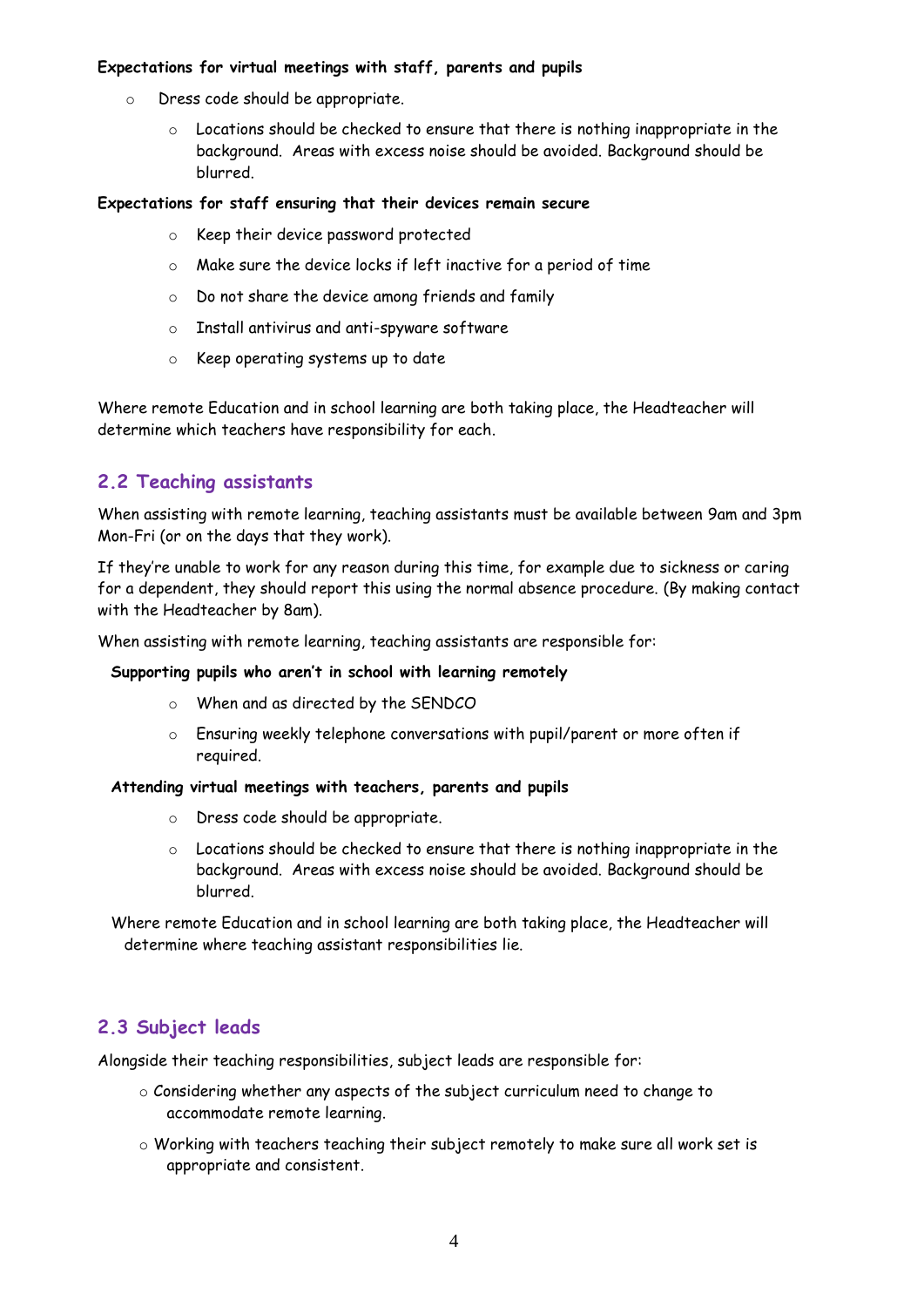- o Alerting teachers to resources they can use to teach their subject remotely.
- o SENDCo will support and direct TA's to support pupils at home. She will ensure that pupil learning passports are current and include details of resources to support SEND pupils at home can be found, such as Oak national Academy's differentiated content.

#### **2.4 Headteacher**

Alongside the teaching responsibilities, the Headteacher is responsible for:

- o Co-ordinating the remote learning approach across the school.
- o Monitoring the effectiveness of remote learning through regular meetings with teachers staff, reviewing work set or reaching out for feedback from pupils and parents.
- o Monitoring the security of remote learning systems, including data protection and safeguarding considerations.
- o Ensuring that all pupils have access to the technology they need to learn at home.

# **2.5 Designated safeguarding lead**

The DSL is responsible for:

Maintaining contact, collating, passing on information and responding to any concerns.

**SEE the COVID-19 amendments to the Child Protection Policy.** 

#### **2.6 Computing Lead and Office Manager/Data Protection Officer**

Staff are responsible for:

- o Fixing issues with systems used to set and collect work
- o Helping staff and parents with any technical issues they're experiencing
- o Reviewing the security of remote learning systems and flagging any data protection breaches
- o Assisting pupils and parents with accessing the internet or devices

# **2.7 Pupils and parents**

#### **Staff can expect pupils learning remotely to:**

- o Be contactable during the school day 9am -4pm– although consider they may not always be in front of a device the entire time.
- o Seek help if they need it, from teachers or teaching assistants.
- o Alert teachers if they're not able to complete work or log onto the teams session for that day.

#### **Staff can expect parents with children learning remotely to:**

- o Make the school aware if their child is sick or otherwise can't complete work.
- o Seek help from the school if they need it.
- o Be respectful when making any complaints or concerns known to staff.

#### **Staff can expect parents and pupils to follow the following etiquette for live online sessions.**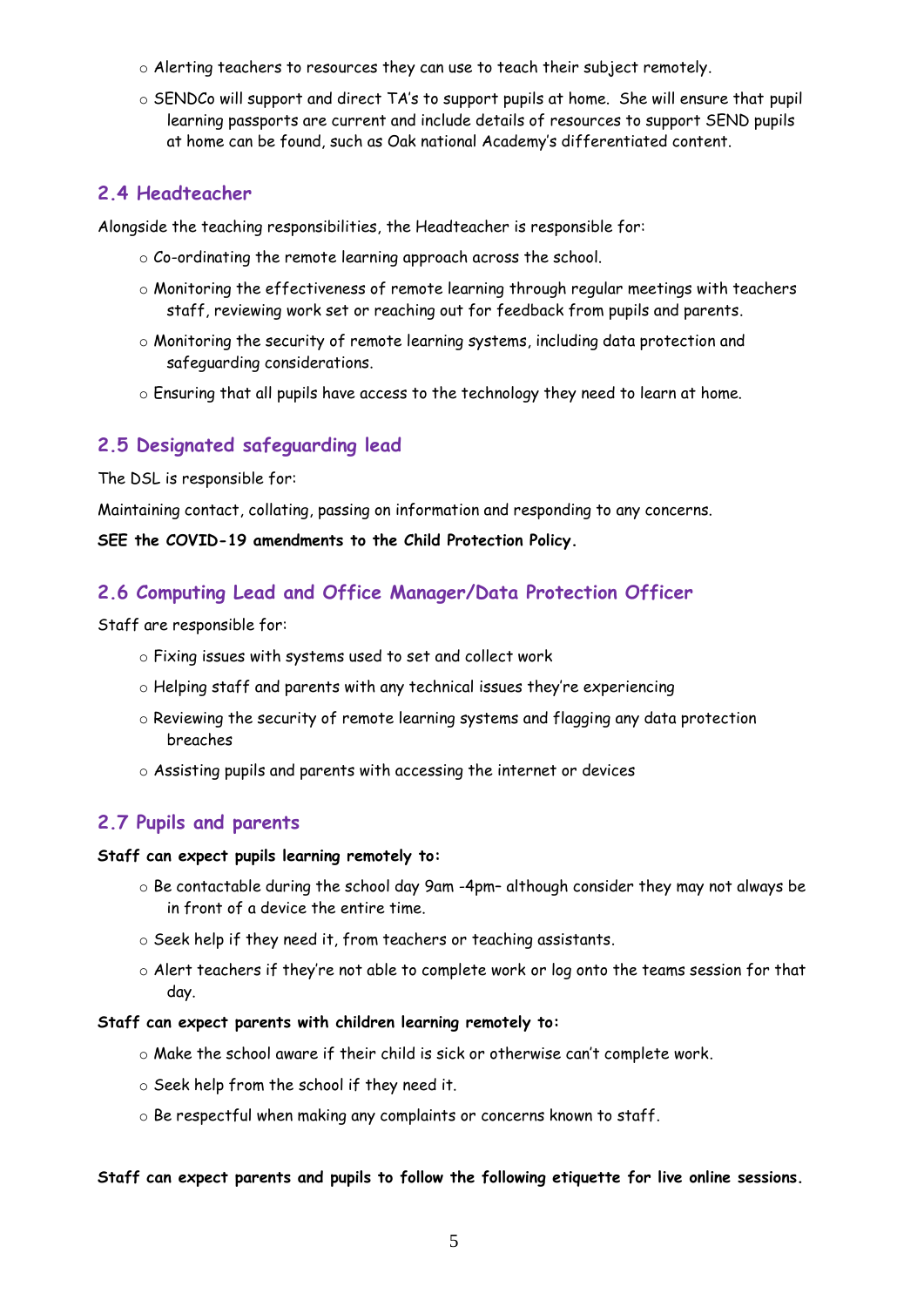- o Online meet and greet sessions will take place via Microsoft Teams. Each child has been provided with an individual username and password. Parents should ensure that this is kept secure and not shared.
- o Online teaching will always take place in groups. There will be no 1-1 sessions.
- o An adult should be present in the room at all times when the session is taking place. They do not need to be in view of the screen.
- o Children will wear appropriate clothing. School uniform is not expected but no pyjamas please.
- o Computers should be used in appropriate areas, for example no bedrooms and care should be taken to ensure that what is visible in the background is appropriate for all to see. A blurred background is preferable.
- o Language must be professional and appropriate, including of family members in the background.
- o When the children log on they may have a few minutes to say hello to their friends but must stay on mute when asked so that the session can begin.
- o Staff may share their screen with the children and may ask them to ask questions using the chat function.
- o All Teams meetings will be recorded by the school for safeguarding reasons and the Headteacher will have access to all sessions.
- o Taking photographs, screenshots or recording of the live sessions is not permitted.

# **2.8 Governing Board**

The governing board is responsible for:

- o Monitoring the school's approach to providing remote learning to ensure education remains as high quality as possible.
- o Ensuring that staff are certain that remote learning systems are appropriately secure, for both data protection and safeguarding reasons.

# **3. Who to contact**

If staff have any questions or concerns about remote learning, they should contact the following individuals:

- o Issues in setting work talk to the relevant subject lead/SENCO/Headteacher
- o Issues with behaviour talk to the Headteacher
- o Issues with IT talk to Computing Lead (Miss Torr) or Office manager (Mrs Amos)
- o Issues with their own workload or wellbeing talk to the Headteacher
- o Concerns about data protection talk to the data protection officer (Mrs Amos)
- o Concerns about safeguarding talk to the DSL (Mrs Stanesby)
- o Concerns about the level of engagement of a pupil/ parent talk to the Headteacher and parent to be contacted by telephone to see whether school intervention can assist engagement.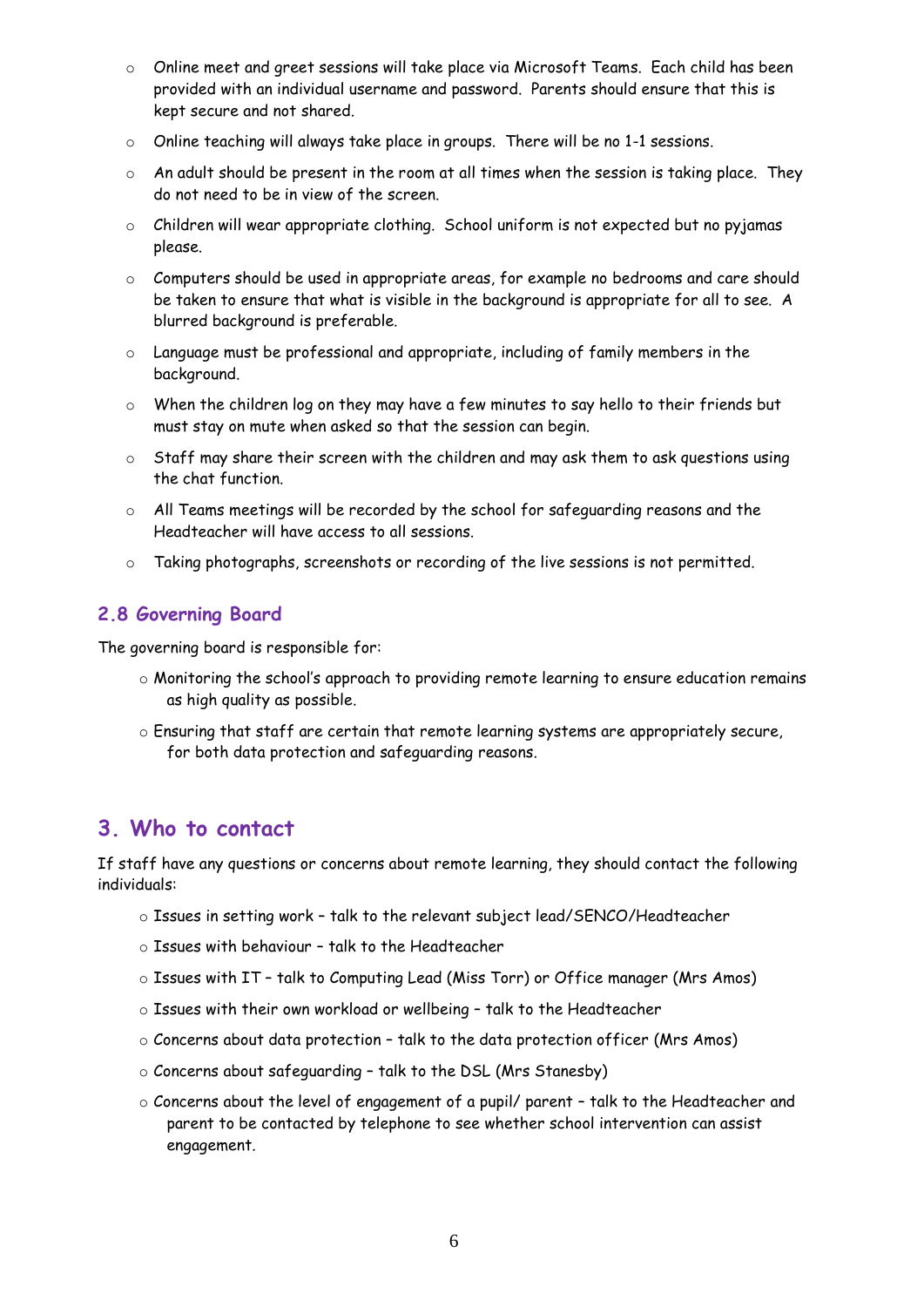# **4. Data protection**

# **4.1 Accessing personal data**

#### **When accessing personal data for remote learning purposes, all staff members will:**

- $\circ$  All staff have access to My concern to record any parent contact or concerns about children, this is accessed via a secure password. Ensure you log out after use. Do not allow access to the site to any third party.
- $\circ$  Teachers are able to access parent contact details via their secure email accounts. Do not share any details with third parties or write the details down on paper.
- $\circ$  School laptops and I-pads are the school's preferred devices to be used when accessing any personal information on pupils. Where personal devices are to be used this must be agreed by the Headteacher.

# **4.2 Processing personal data**

Staff members may need to collect and/or share personal data such as emails or phone numbers as part of the remote learning system. As long as this processing is necessary for the school's official functions, individuals won't need to give permission for this to happen. However, staff are reminded to collect and/or share as little personal data as possible online.

# **4.3 Keeping devices secure**

**All staff members will take appropriate steps to ensure their devices remain secure. This includes, but is not limited to:**

- o Keeping the device password-protected strong passwords are at least 8 characters, with a combination of upper and lower-case letters, numbers and special characters (e.g. asterisk or currency symbol)
- $\circ$  Ensuring the hard drive is encrypted this means if the device is lost or stolen, no one can access the files stored on the hard drive by attaching it to a new device
- o Making sure the device locks if left inactive for a period of time
- o Not sharing the device among family or friends
- o Installing antivirus and anti-spyware software
- o Keeping operating systems up to date always install the latest updates

# **5. Safeguarding**

Please see the following for updates concerning safeguarding in relation to home learning.

**COVID-19 amendments to the Child Protection Policy this also details reference to remote learning curriculum and risks online.** 

# **6. Monitoring arrangements**

This policy will be reviewed as and when updates to Home Learning are provided by the Government by Mrs Stanesby (headteacher) and at every review will be approved by all staff.

# **7. Links with other policies**